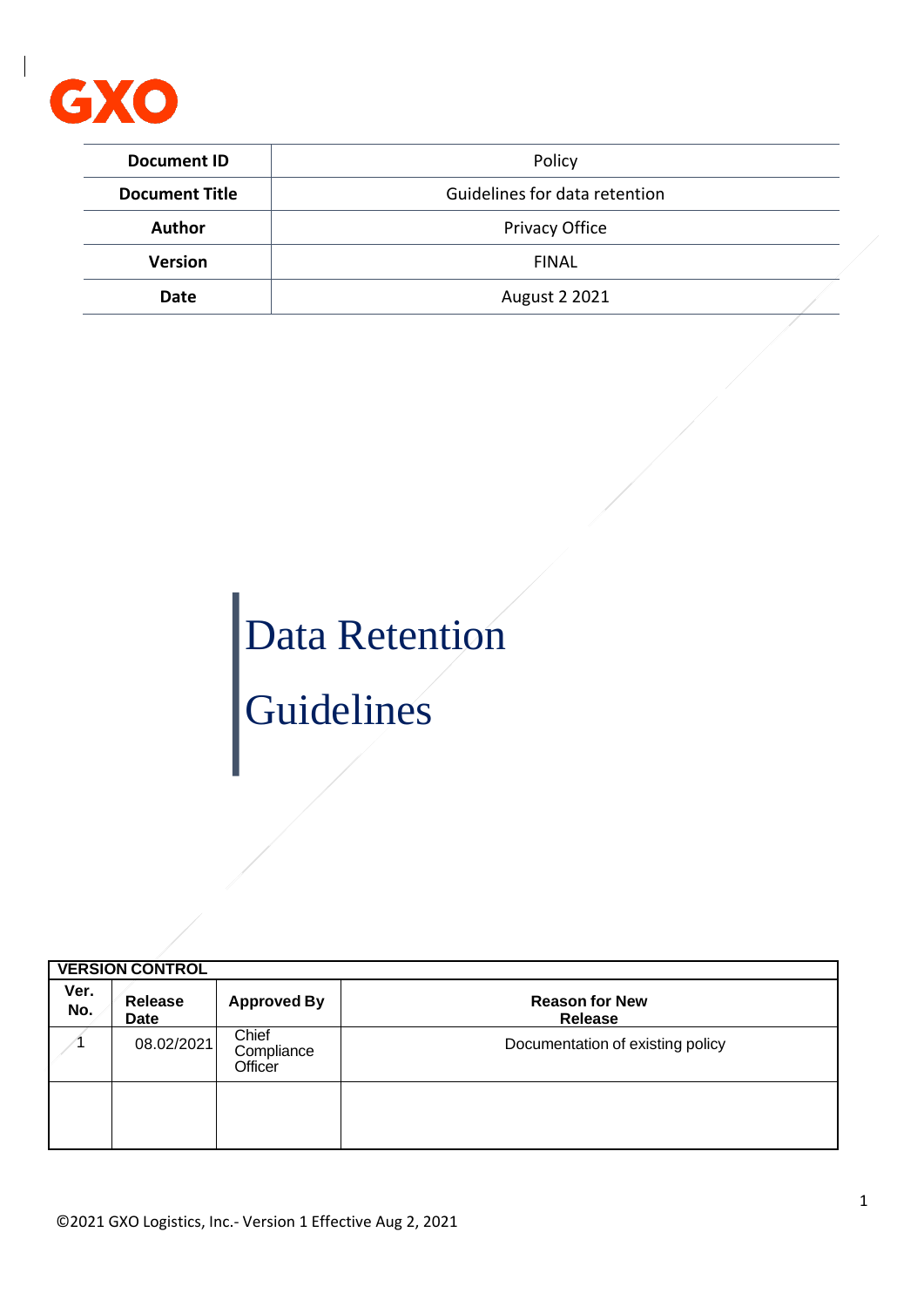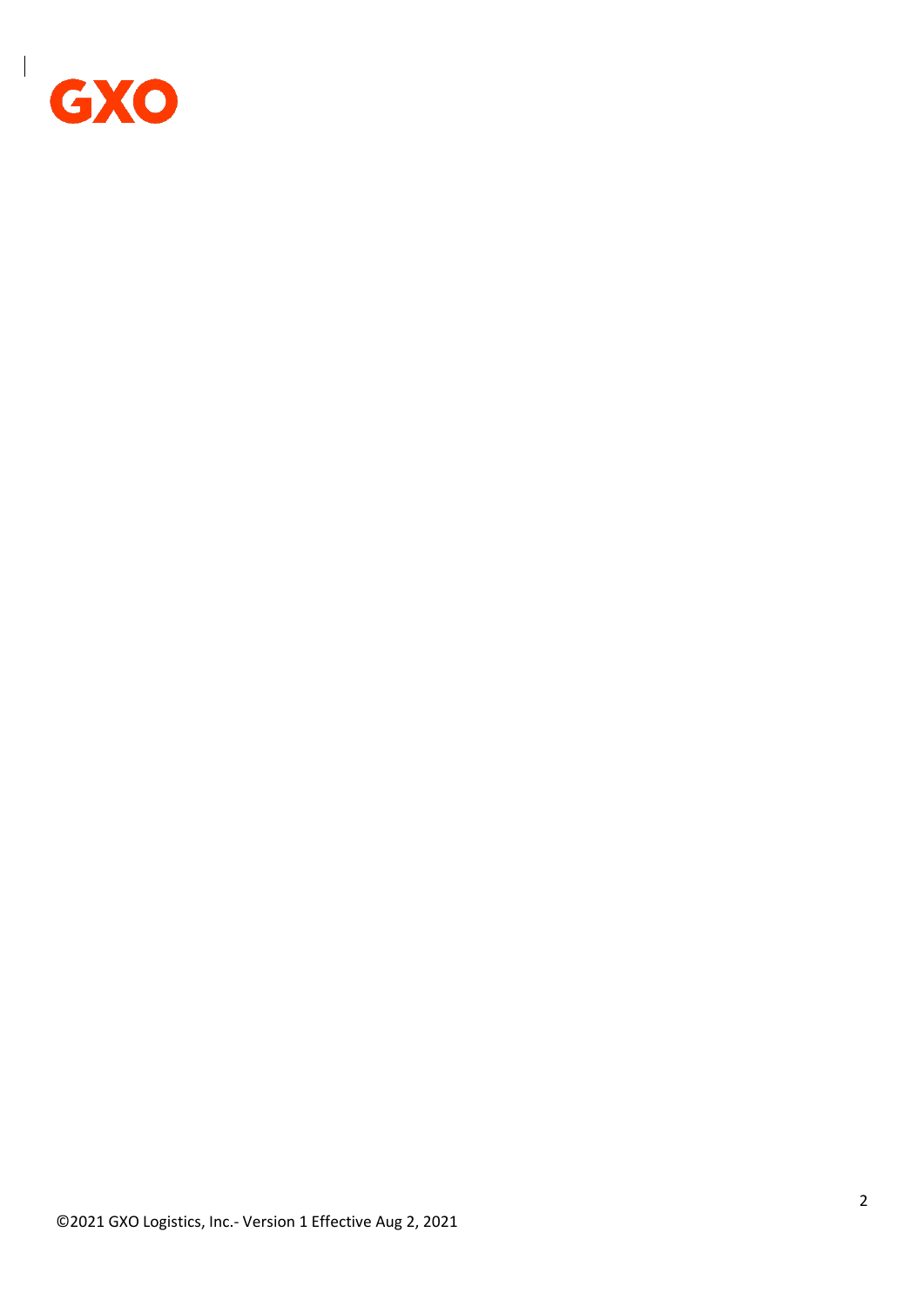

<span id="page-2-0"></span>This document is a guideline about data retention and therefore proposes data retention periods according to the laws, but also according to the recommendations of the data protection supervisory authorities. The elements displayed in this document are only accurate at the current date of production of the document: 29<sup>th</sup> May 2019. The key statutes described in the first section are in no way exhaustive.

## <span id="page-2-1"></span>Concerned countries

| Belgium        | ВF        |
|----------------|-----------|
| Switzerland    | <b>CH</b> |
| Germany        | DE        |
| Spain          | ES        |
| <b>France</b>  | <b>FR</b> |
| Ireland        | IF        |
| Italy          | ΙT        |
| Netherlands    | NL        |
| Poland         | PL        |
| Portugal       | PT        |
| Romania        | RO        |
| United Kingdom | UK        |
| Russia         | RU        |

## <span id="page-2-2"></span>Summary table: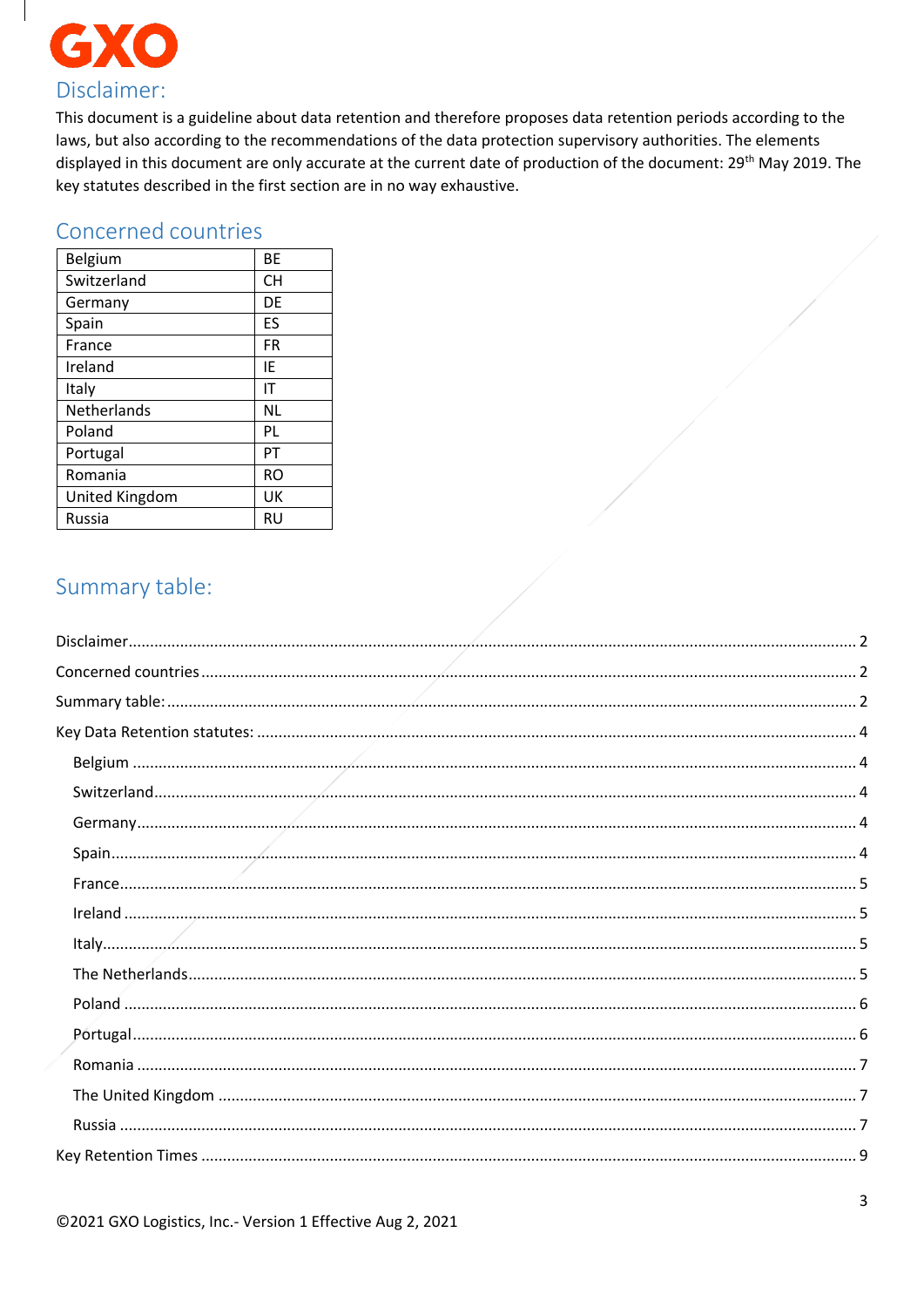

| ЭХО |  |
|-----|--|
|     |  |
|     |  |
|     |  |
|     |  |
|     |  |
|     |  |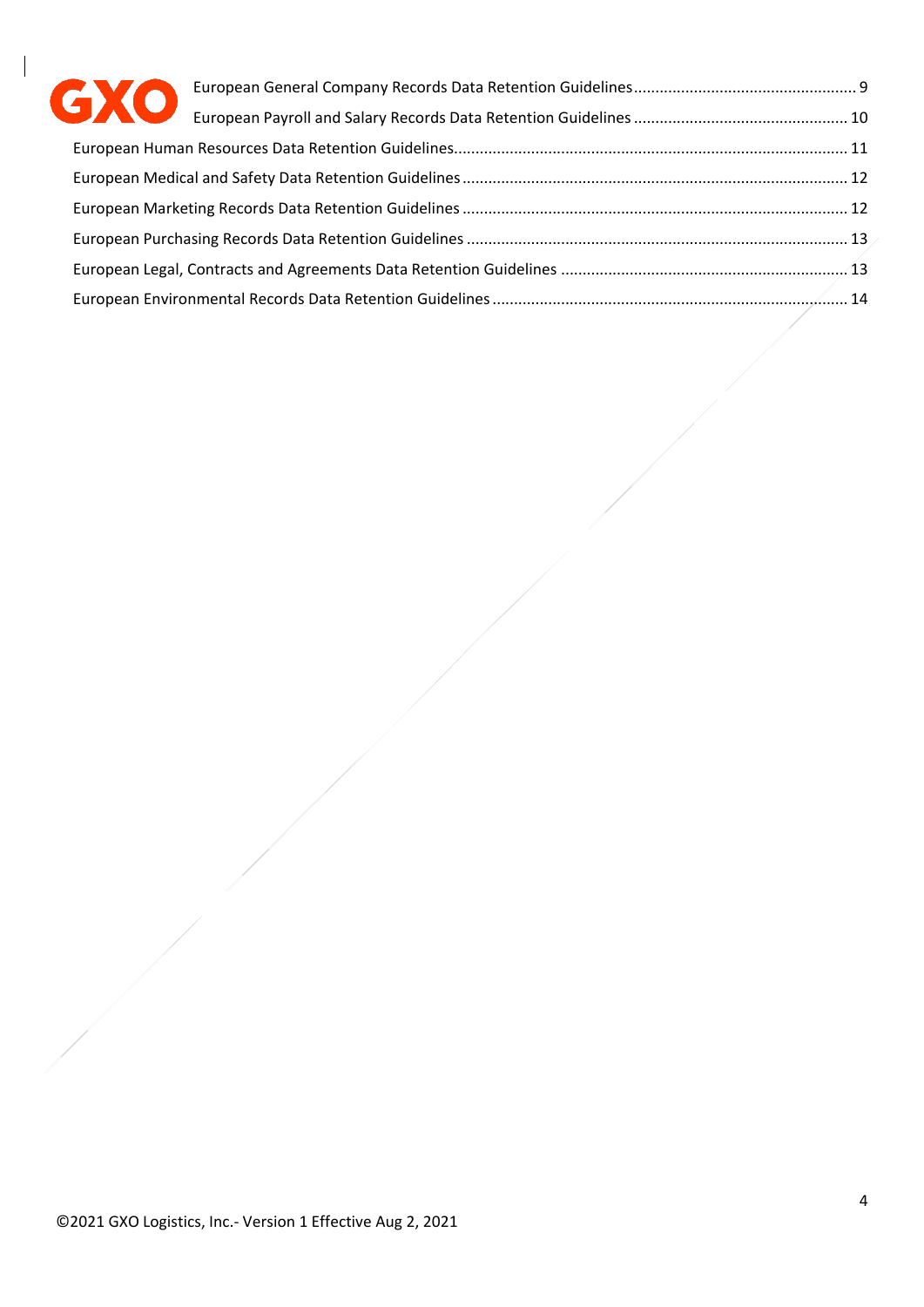

## <span id="page-4-0"></span>Key Data Retention statutes:

DISCLAIMER: The content of this section is not exhaustive and may change from time to time as a result of changes in legislation.

#### <span id="page-4-1"></span>Belgium

General statutes for data retention in the Belgian legislature:

- Belgian Companies Code (Article 195)
- Act of 17 July 1975 regarding companies' accountancy (Articles 6 and 8)
- Law of 8 December 1992 (Article 4)

Special statutes to take into consideration:

- Companies' accountancy: Article 9 of the Royal Decree of 12 September 1983, regarding the execution of the Act of 17 July 1975, concerning companies' accountancy
- Social law: Articles 22 to 25 of the Royal Decree of 8 August 1980, regarding the maintenance of employment-related documents
- Tax law: Articles 315 and 315bis of the Belgian Income Tax Code
- Article 60 Para. 3 of the Belgian VAT Code
- Article 9 of the Royal Decree of 10 December 1969, regarding the rules governing deductions for the application of VAT

#### <span id="page-4-2"></span>Switzerland

General statutes for data retention in the Swiss legislature:

- Swiss Code of Obligations (SR 220, CO) Articles 957 et seq
- Ordinance on the Management and Record of Accounting Books (SR 221.431).

Special statutes to take into consideration:

- Article 70 of the Swiss Value-Added Tax Act
- Article 42 of the Swiss Value-Added Tax Act
- Social Security law
- Customs requirements
- Product declaration
- Environmental law

#### <span id="page-4-3"></span>Germany

General statues for data retention in the German legislature:

- Sec. 147 of the Fiscal Code
- Sec. 257 of the Commercial Code
- Sec. 35 of the Federal Data Protection Act
- Sec. 195 German Civil Code

Special statutes to take into consideration:

- *Grundsätze zum Datenzugriff und zur Prüfbarkeit digitaler Unterlagen* (GdPdU)

#### <span id="page-4-4"></span>**Spain**

General statutes for data retention in the Spanish legislature:

- Commercial Law
- Personal Data Protection Draft Act 2017
- Royal Decree 1784/19 July 1996, which concerns Commercial Registry Regulation (RRM), especially Article 377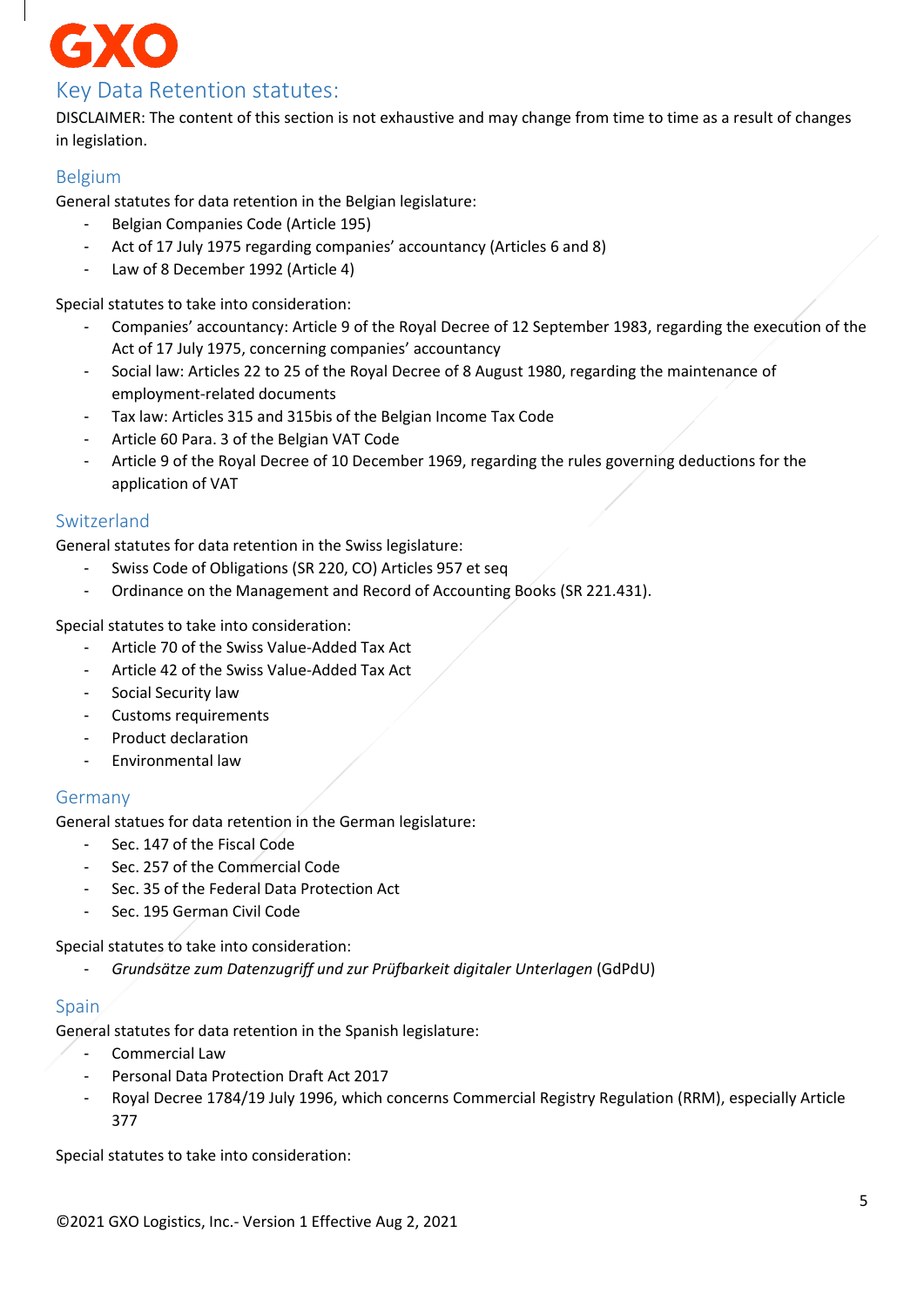

- Article 66 Spanish Law 58/17 December 2003, regarding General Tax Law (LGT);
- Article 21 Royal Decree 5/4 August 2000, regarding Infringement and Sanctions Social Law (LISOS);
- Article 25 of Law 10/28 April 2010, regarding the Prevention of Money Laundering and Financing of Terrorism (LPBCFT); and
- Article 5 Law 25/2007, regarding Data Protection in Electronic Communications.

#### <span id="page-5-0"></span>France

General statutes for data retention in the French legislature:

- The French Code of Commerce
- The French Civil Code
- French Post and electronic communications Code,
- French Consumer Code,
- French Tax Procedure Handbook,
- French Social Security Code,
- French Criminal Code.
- -

Special statutes to take into consideration:

- Labor law
- Insurances and banking regulation

#### <span id="page-5-1"></span>Ireland

General statutes for data retention in the Irish legislature:

- Statute of Limitations Act, 1957 2010
- Irish Data Protection Acts 1988 and 2003

Special statutes to take into consideration:

E-Commerce Act, 2000 (the "EC Act")

#### <span id="page-5-2"></span>Italy

General statutes for data retention in the Italian legislature:

- Articles 2214 to 2220 of the Italian Civil Code
- Article 39 of Presidential Decree, 26 October 1972, n. 633
- Article 22 of Presidential Decree 29 September 1973, n. 600

Special statutes to take into consideration:

- Decree of the Minister of Finance, 23 January 2004
- Social security law

#### <span id="page-5-3"></span>The Netherlands

General statutes for data retention in the Dutch legislature:

- General Tax Act (*Algemene Wet inzake rijksbelastingen*)
- Dutch Civil Code (*Burgerlijk Wetboek*)
- Gegevensbescherming

- Act on the prevention of Money Laundering and Financing Terrorism (*Wet ter voorkoming van witwassen en financieren van terrorisme*)
- Medical Treatment Act (*Wet op de geneeskundige behandelingsovereenkomst*)
- Decree on Prudential Rules for Financial Undertakings (*Besluit prudentiële regels Wet financieel toezicht)*
- Wage Witholding Tax Act 1964 (WWTA) (*Wet op de Loonbelasting 1964*)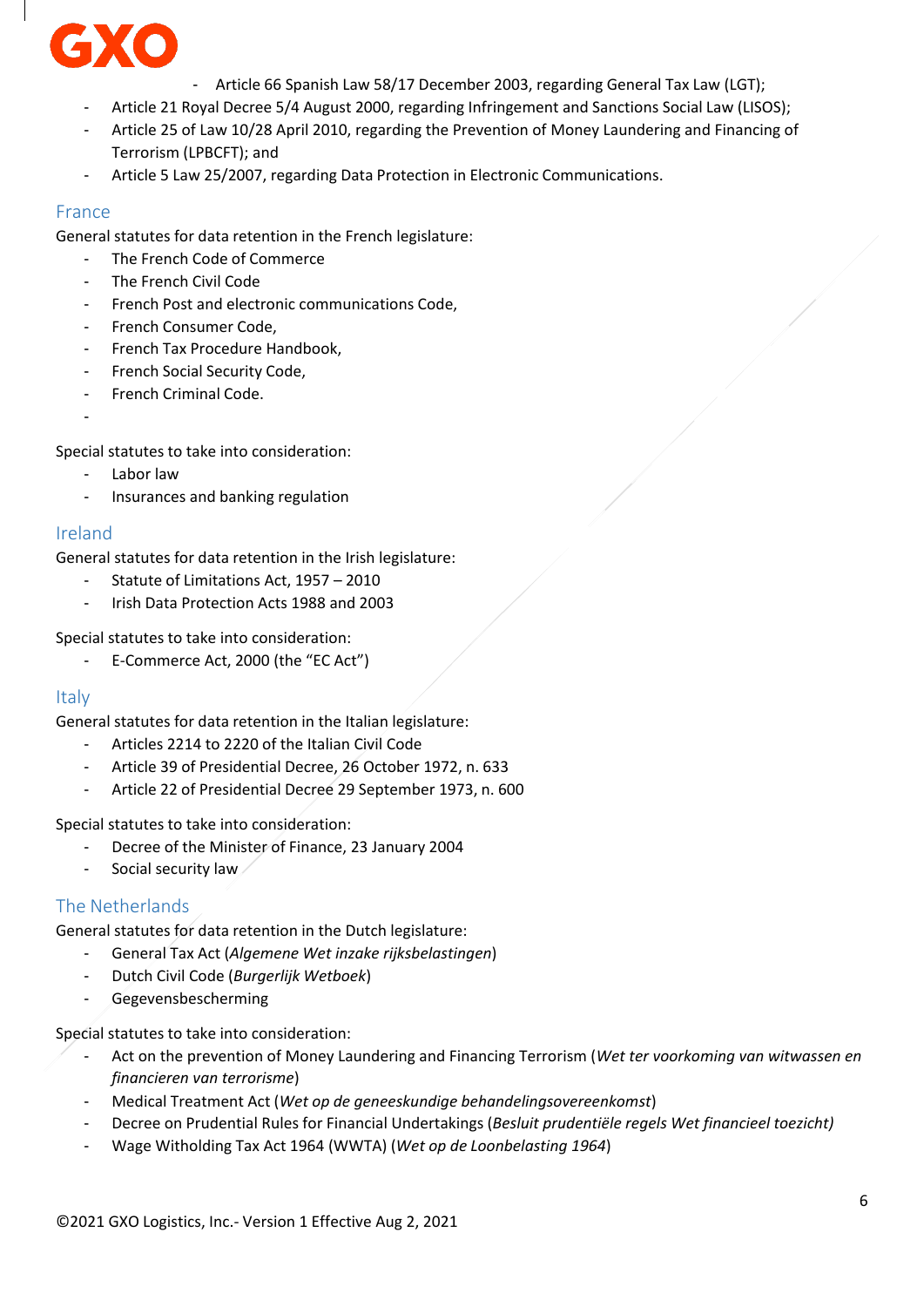

#### <span id="page-6-0"></span>Poland

General statutes for data retention in the Polish legislature:

- Bookkeeping Act of 29 September 1994
- Personal Data Protection Act of 29 August 1997

Special statutes to take into consideration:

- Tax Ordinance Act of 29 August 1997
- National Archive Resources and Archives Act of 14 July 1983
- Labor Code of 26 June 1974
- Social Security System Act of 13 October 1998
- Civil Code of 23 April 1964
- Insurance Activity Act of 22 May 2003
- Transactions on Financial Instruments Act of 29 July 2005
- Act on Prevention of Money Laundering Practices and Financing of Terrorism of 16 November 2000

#### <span id="page-6-1"></span>Portugal

General statutes for data retention in the Portuguese legislature:

- Commercial Code approved by Official Letter of 28 June 1888, as amended
- Portuguese Civil Code approved by Decree-Law 47344, of 25 November 1966, as amended (particularly, the rules on statutes of limitation)

- Portuguese Labor Code, approved by Law 7/2009, of 12 February 2009, and as amended from time to time, including by Law 105/2009, of 14 September 2009
- Law 102/2009, of 10 September 2009 on health and safety rules at workplace
- Decree-Law 28/2019, of 15 February 2019 on processing of invoices and retention deadlines of books, records and financial accounting documents
- Law 83/2017, of 18 August 2017, which establishes measures to combat money laundering and terrorist financing
- Decree-Law 24/2014, of 14 February 2014 on distance and off-premises contracts
- Electronic Communications Law approved by Law 5/2004, of 10 February 2004
- Portuguese Data Protection Authority's Guidelines dated 27 July 2017 on retention deadlines in electronic communications
- Regulation (EC) No 1907/2006 of the European Parliament and of the Council of 18 December 2006 concerning the Registration, Evaluation, Authorization and Restriction of Chemicals (REACH)
- Decree-Law 178/2006, of 5 September 2006 on waste management rules
- Decree-Law 210/2009, of 3 September 2009 approving the legal framework for the constitution, management and functioning of the "Waste Organized Market"
- Decree-Law 156/2013, of 5 November 2013 approving the framework for the responsible and safe management of spent fuel and radioactive waste
- Decree-Law 150/2015, of 5 August 2015 approving the regime for the prevention of serious accidents involving dangerous substances and the limitation of their consequences to individuals and the environment
- Ordinance 145/2017, of 26 April 2017 on waste management electronic documents
- Decree-Law 183/2009, of 10 August 2009 on the landfill of waste
- Decree-Law 12/2011, of 24 January 2011 establishing a framework for the setting of eco-design requirements for energy-related products
- Decree-Law 118/2013, of 20 August 2013 on the energy performance of buildings, and the Ordinance 349- A/2013, of 29 November 2013 on the powers of the operator authority of the energy performance of buildings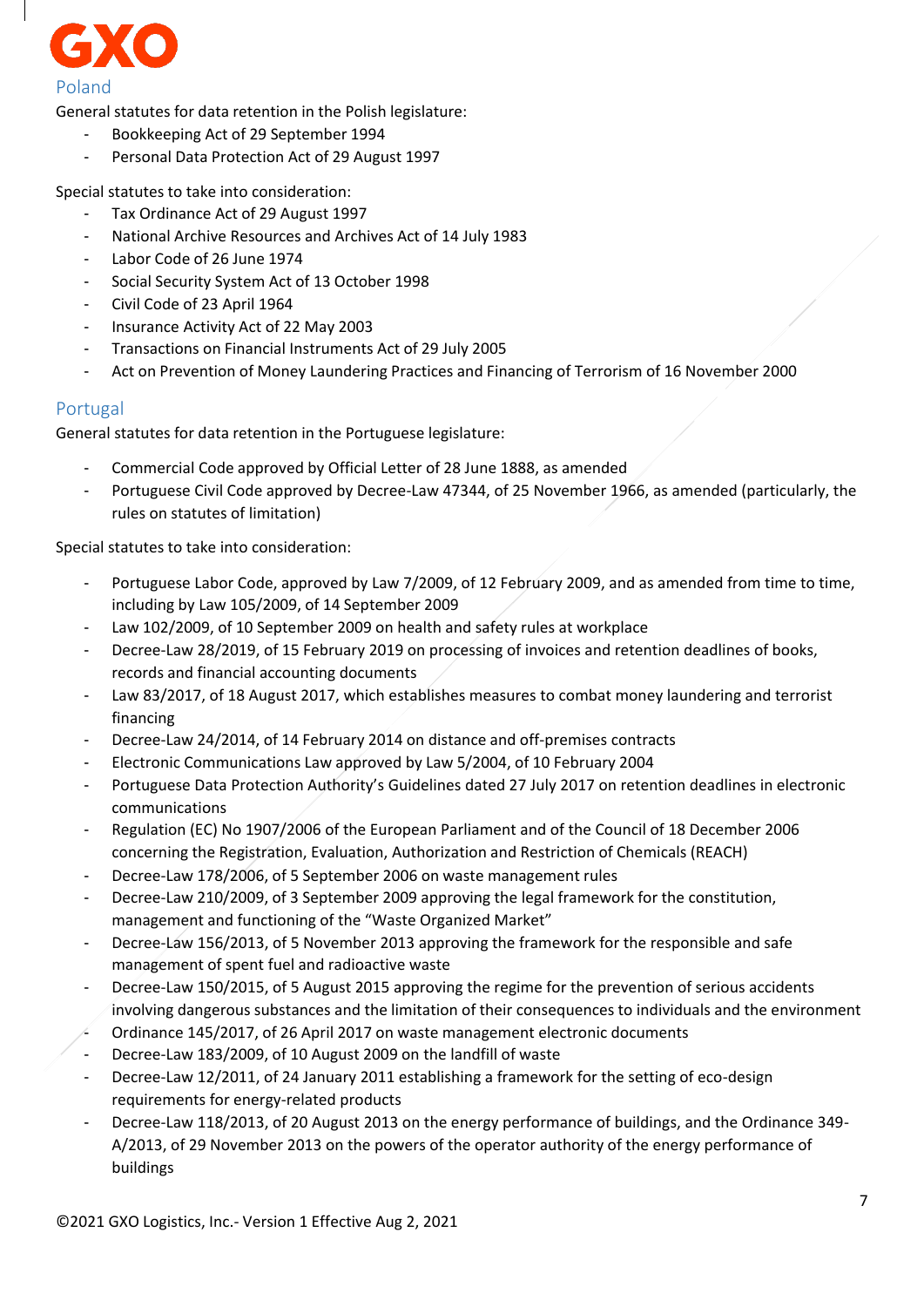

Decree-Law 12/2011, of 10 September 2011, implementing the obligations provided for in the Regulation (EU) No 305/2011 of the European Parliament and of the Council of 9 March 2011 laying down harmonizedconditions for the marketing of construction products

- Decree-Law 42 -A/2016, of 12 August 2016 on Environmental Fund
- Decree-Law 167/2008, of 26 August 2008 on legal framework for public subsidies
- Decree-Law 47/2017, of 10 May 2017 approving the regime for the assessment of ambient air quality

#### <span id="page-7-0"></span>Romania

General statutes for data retention in the Romanian legislature:

- Accountancy Law no. 82/1991
- National Archives Law no. 16/1996

Special statutes to take into consideration:

- Order no. 3512/2008 on financial accounting documents, approving the Methodological Norms for drafting and using financial accounting documents
- Companies Law no. 31/1990
- Fiscal Code
- Fiscal Procedure Code
- Government Decision no. 355/2007 on the surveillance of workers health
- Government Decision no. 1875/2005 on the on the protection of health and security of workers regarding the risks of eGXOsure to asbestos
- Methodological Normative of 2003 regarding the operational radioprotection on non destructive control practice with ionized radiation
- Law no. 211/2011 on waste management
- Government Ordinance no. 195/2005 on Environmental Protection Order 1084/2003

#### <span id="page-7-1"></span>The United Kingdom

-

General statutes for data retention in the British legislature:

- Sec. 5 of the Limitations Act 1980
- Sec. 248, 355, 388 and 702 of the Companies Act 2006
- Sec. 12B of the Taxes Management Act 1970
- Sec. 11 of the VAT Act 1994
- Sec.1 of the Consumer Protection Act 1987
- Data Protection Act 2018

Special statutes to take into consideration:

- Companies Act 2006
- Data Protection Act 2018
- Sec. 3 of the Public Records Act 1958

#### <span id="page-7-2"></span>Russia

All the records of personal data must be archived as hard copies as per Russian regulation. Generally, electronic retention of documents is not authorized except for specific accounting and tax calculation documents.

The records must be kept on Russian soil for the entire duration of the retention decided by either the entity or forced by law. However, the entity can request an authorization to retain the data in a foreign count.

In some specific cases defined by Russian regulation, documents and therefore personal data should be retained permanently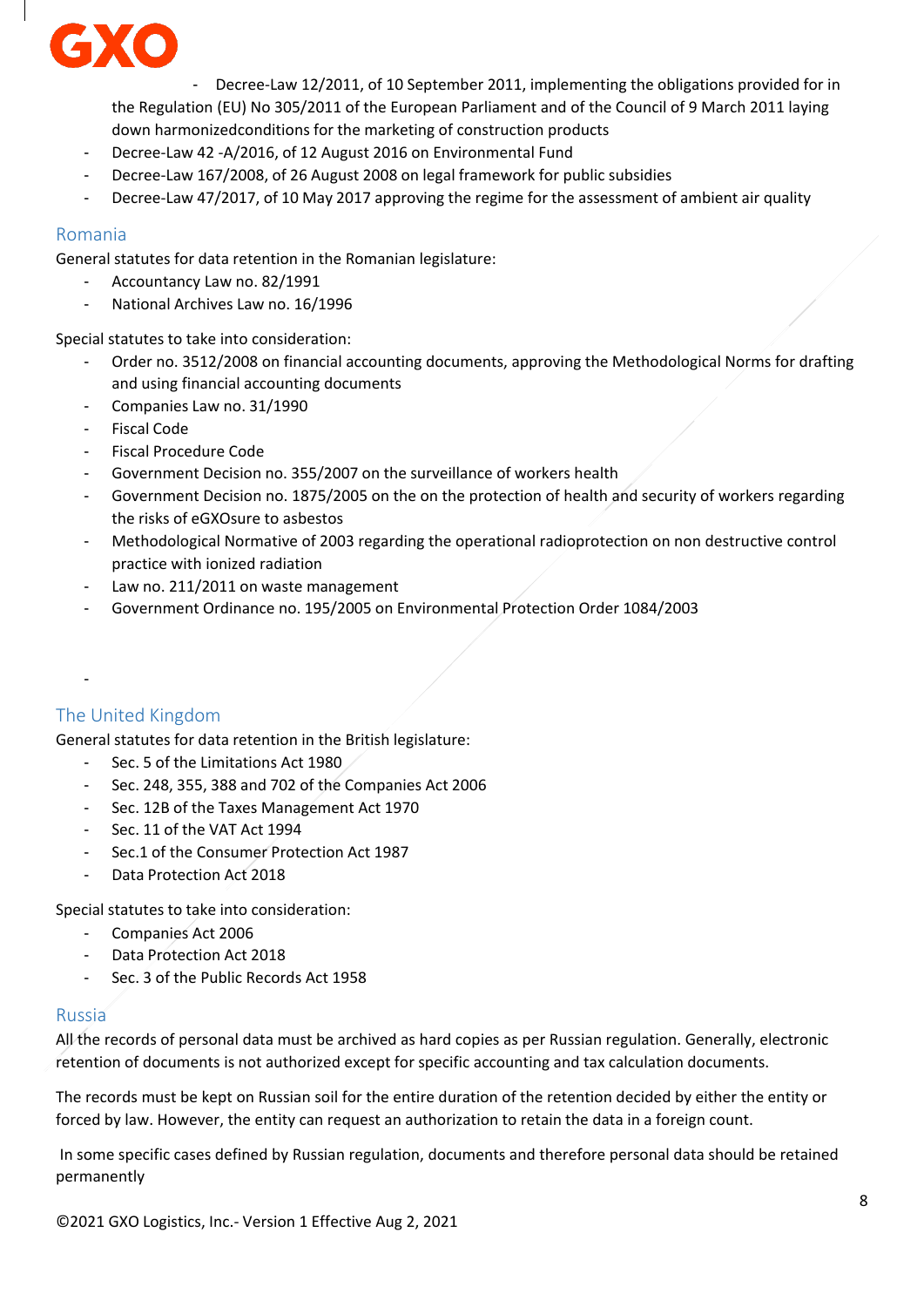

General statutes for data retention in the Russian legislature:

- Federal law On Archiving in the Russian Federation, № 125-ФЗ, 22 October 2004

- Federal law On Accountancy, № 402-ФЗ, 6 December 2011
- Tax Code
- Federal law On Personal Data, № 152-ФЗ, 27 July 2006
- Federal laws regulating different types of legal entity (Limited Liability Company, Joint Stock Company…)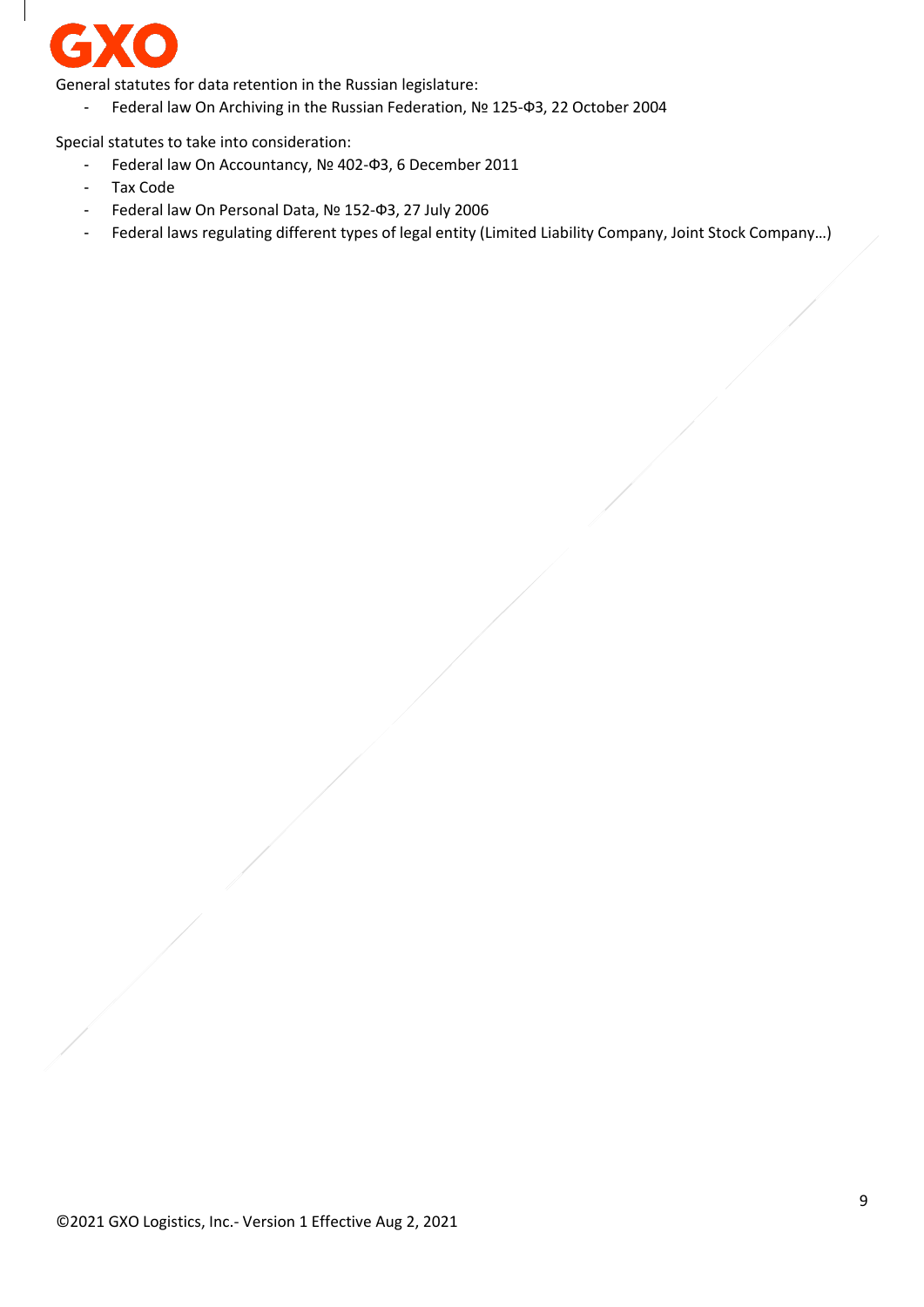| U             |  |
|---------------|--|
| ,<br>y        |  |
| .<br>y        |  |
| $\frac{1}{2}$ |  |
| $\frac{1}{2}$ |  |
| .<br>y        |  |
| ۱v            |  |

# Key Retention Times

#### <span id="page-9-1"></span><span id="page-9-0"></span>European General Company Records Data Retention Guidelines

The following table summarises the main data retention recommendations for general company records in Europe:

|             | <b>General company records</b>                                                                                                                                                                                                                         | <b>BE</b> | CH              | DE.             | <b>ES</b>            | <b>FR</b>       | IE.                      | IT              | NL              | <b>PL</b>       | <b>PT</b>       | <b>RO</b>       | <b>UK</b>    | <b>RU</b> |
|-------------|--------------------------------------------------------------------------------------------------------------------------------------------------------------------------------------------------------------------------------------------------------|-----------|-----------------|-----------------|----------------------|-----------------|--------------------------|-----------------|-----------------|-----------------|-----------------|-----------------|--------------|-----------|
|             | General obligation for retention of company accounts, books of account<br>and records                                                                                                                                                                  | $7-10y$   | 10 <sub>V</sub> | 10 <sub>y</sub> | 6y                   | 10 <sub>V</sub> | 6y                       | 10 <sub>y</sub> | 7y              | 5y              | 10 <sub>y</sub> | 10 <sub>y</sub> | $3-6y$       | 5y        |
| $\bullet$ . | Shareholders' resolution, Articles of incorporation, Shareholders' register,<br>Board resolutions, Standing orders, Boards' and shareholders' meetings<br>minutes, Supervisory Board's rules of procedure, Supervisory Council's<br>Rules of procedure | 5y        | 10 <sub>V</sub> | $6y - P$        | $P+6y$               | $5y*$           | 13y -<br>$P*$            | 10 <sub>y</sub> | $P+7y$          | $P+5y$          | 10 <sub>V</sub> | P               | <sub>S</sub> | 5y        |
| $\bullet$   | Financial statements, audit reports, etc.                                                                                                                                                                                                              | $7-10y$   | 10 <sub>V</sub> | 10 <sub>y</sub> | 6y                   | 10 <sub>y</sub> | $\overline{\phantom{a}}$ | 10 <sub>y</sub> | 7y              | P               | $10-12y$        | P               | $3-6y$       | 5y        |
|             | <b>Profit and loss accounts</b>                                                                                                                                                                                                                        | $7-10y$   | 10 <sub>V</sub> | 10 <sub>y</sub> | 6y                   | 10 <sub>V</sub> |                          | 10 <sub>y</sub> | 7y              | 5y              | $10-12y$        | 10 <sub>V</sub> | $3-6y$       | 5y        |
| $\bullet$   | Records and documents of the dissolved legal entity                                                                                                                                                                                                    | 5y        | 10 <sub>V</sub> | 10 <sub>y</sub> | $P+6y$               | $5y^*$          | $7y - P^*$               | 10 <sub>y</sub> | 7y              | 5y              | $10-12y$        | 10 <sub>y</sub> | S            | 5y        |
| $\bullet$   | Membership records in a cooperative association                                                                                                                                                                                                        | $P+5y*$   |                 | 3y              | 6y<br>$\overline{R}$ |                 | $\overline{\phantom{a}}$ | 10 <sub>V</sub> | 10 <sub>V</sub> |                 |                 | P               | S.           | 5y        |
| $\bullet$   | Subsidy records and documents                                                                                                                                                                                                                          | $D^*$     | 10 <sub>y</sub> |                 | 6v                   | 10 <sub>y</sub> | $\overline{\phantom{a}}$ | 10 <sub>y</sub> | 7y              | 10 <sub>y</sub> | $10-12y$        | 10 <sub>y</sub> | S.           | 5y        |

#### **Legend**

**Black text**: Minimum retention period

**Red text**: Maximum retention period

**\***: Recommended retention period by authorities or best practice.

**x**: Retention prohibited.

**D**: Duration of the contract or permit.

**x – z:** From x years to z years (can also apply for wks and months)

**P**: For the entire duration of the company and/ or permanently.

**R**: As long as required for the relevant purpose.

**S**: Situation specific or too detailed for the scope of the summary and/or guide.

**+**: In addition to the first duration. **-**: No specific retention period mentioned. Duration: wks (weeks), m (months),y (year). **TBC**: retention time to be confirmed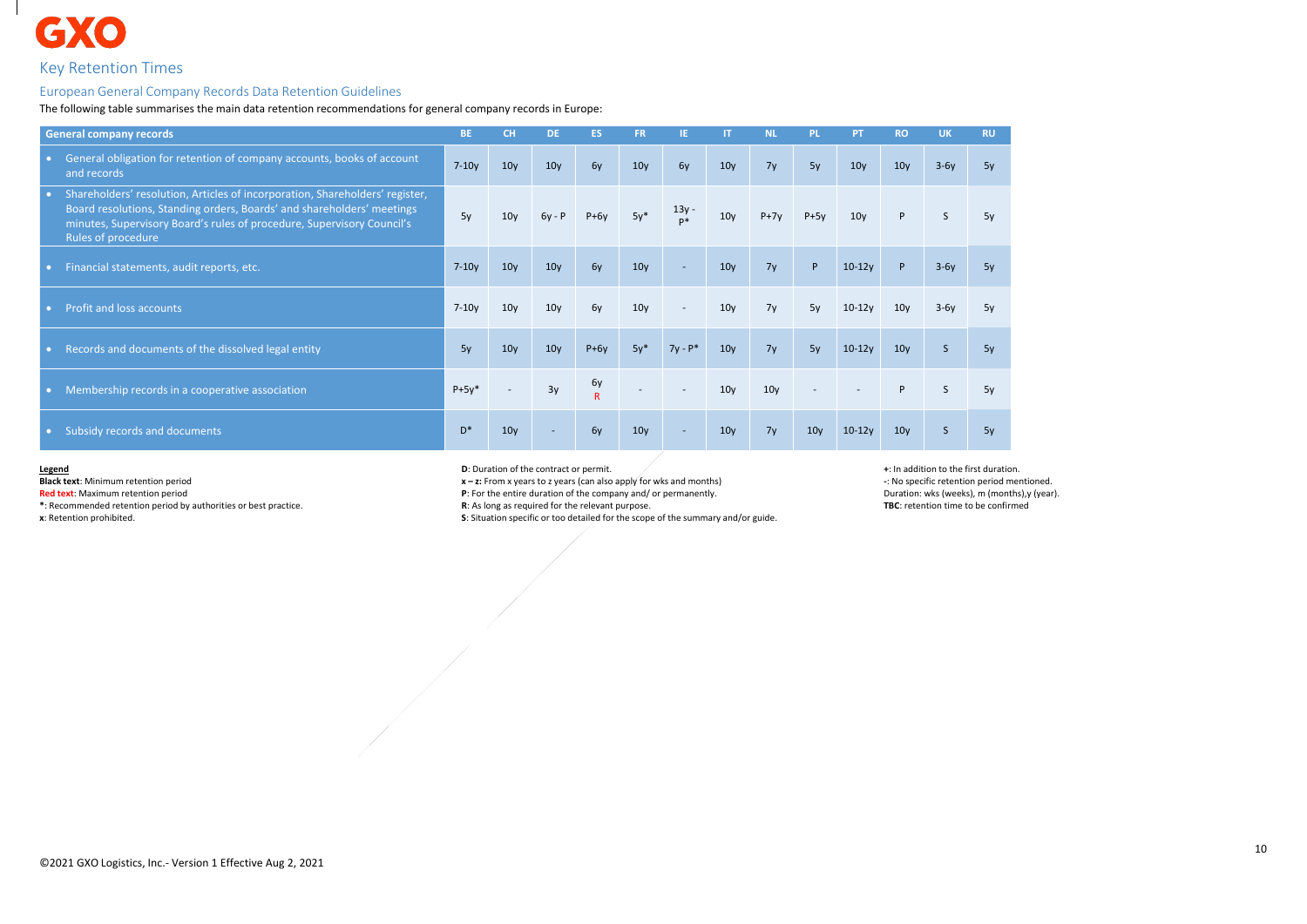

#### <span id="page-10-0"></span>European Payroll and Salary Records Data Retention Guidelines

The following table summarises the main data retention recommendations for Payroll and Salary Records in Europe:

| <b>Payroll and salary records</b>                                                                                                                                                                                                                                                                        | <b>BE</b> | CH              | <b>DE</b>       | <b>ES</b>       | <b>FR</b>    | IE.             |        | <b>NL</b> | <b>PL</b>           | <b>PT</b> | <b>RO</b> | <b>UK</b>    | <b>RU</b> |
|----------------------------------------------------------------------------------------------------------------------------------------------------------------------------------------------------------------------------------------------------------------------------------------------------------|-----------|-----------------|-----------------|-----------------|--------------|-----------------|--------|-----------|---------------------|-----------|-----------|--------------|-----------|
| The withholding agent (generally the employer) must keep an<br>administration of wages, including tax-exempt reimbursements. In<br>addition, the employer needs to inform the employee on an annual<br>basis of the total amount of wages earned, wage withholding tax, and<br>social security withheld. | 5y        | 10 <sub>V</sub> | $6-10y$         | 10 <sub>y</sub> | $3-5y*$      | 6y              | $4-5y$ | 7y        | 5y                  | $5-10y$   | 50y       | $3-6y$       | 75v       |
| • A company needs to include information about employees in its<br>administration, including name, date of birth, tax registration number<br>and address. In addition, requests from employees to apply a wage<br>withholding tax discount must be retained in the company's<br>administration.          |           | 10 <sub>V</sub> |                 | 10 <sub>V</sub> | 5y           | 3у -<br>$D+7v$  | $4-5y$ | 5y        | 5y                  | 5y        |           |              | 75v       |
| Payroll records (wages, tax and social security records, payslips,<br>overtime compensation, bonuses, expenses, benefits in kind)                                                                                                                                                                        | 5y        | 10 <sub>y</sub> | 10 <sub>y</sub> | $D+4y$          | $3-5y$<br>5v | $3y-$<br>$D+7y$ | $4-5y$ | 7y        | 50y<br>$\mathsf{R}$ | $10-12y$  | 50y       | $3-6y$       | 75v       |
| Severance pay records (e.g. notification to and consent of the<br>competent authorities regarding dismissal, decisions of the court<br>regarding dismissal, correspondence with the competent authorities<br>regarding dismissal, outplacement records, calculations of termination<br>payments)         | R         |                 | R.              | R               | $\mathsf{R}$ | $R_{\parallel}$ | $4-5y$ | R.        | 50y<br>$\mathsf{R}$ | $5v^*$    |           | $\mathsf{R}$ | 75v       |

#### **Legend**

**Black text:** Minimum retention period

**Red text**: Maximum retention period

**\***: Recommended retention period by authorities or best practice. **x**: Retention prohibited.

**D**: Duration of the contract or permit.

**x – z:** From x years to z years (can also apply for wks and months)

**P**: For the entire duration of the company and/ or permanently.

**R**: As long as required for the relevant purpose.

**S**: Situation specific or too detailed for the scope of the summary and/or guide.

**+**: In addition to the first duration. **-**: No specific retention period mentioned. Duration: wks (weeks), m (months),y (year). **TBC**: retention time to be confirmed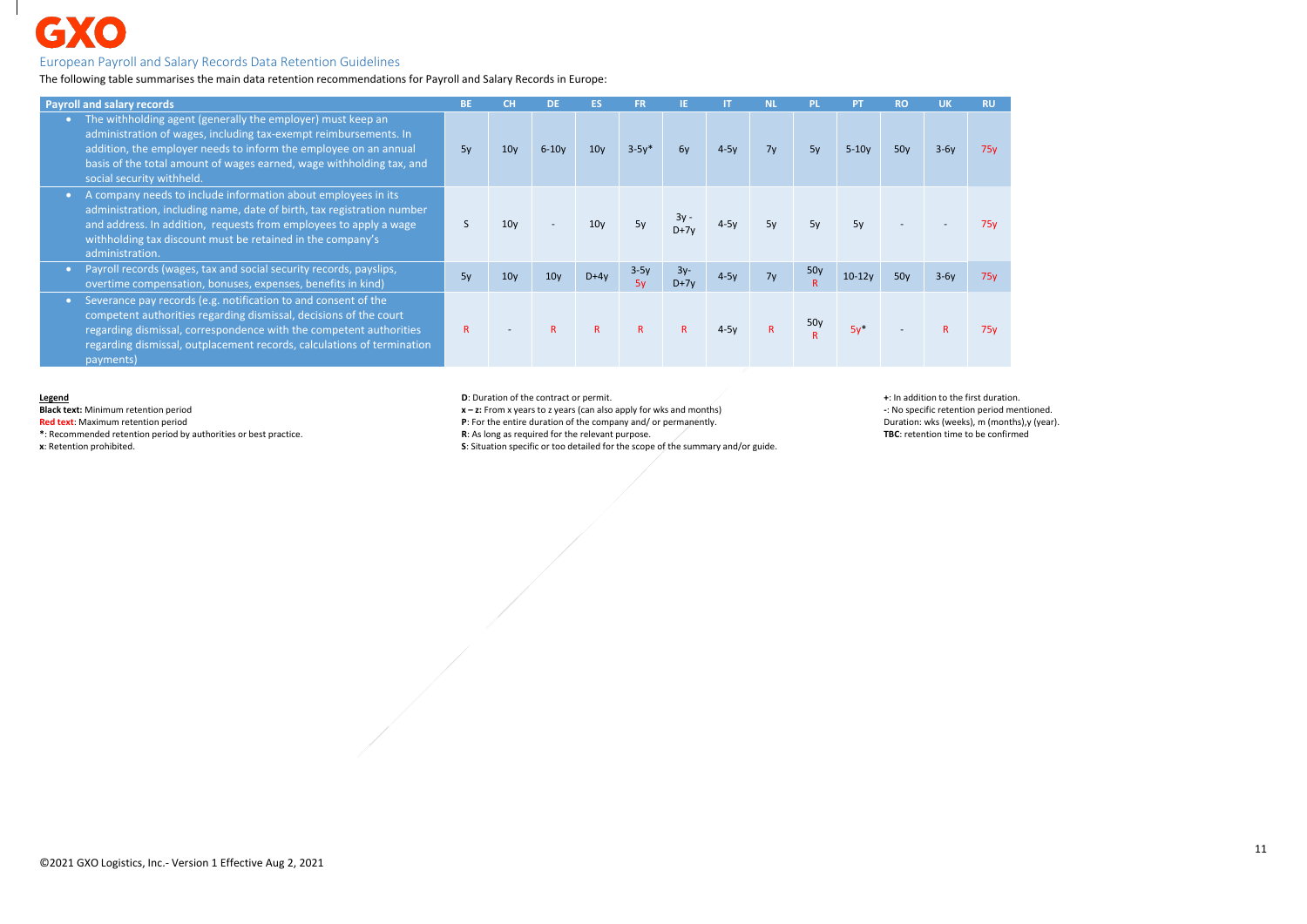| ц                       |               |  |  |
|-------------------------|---------------|--|--|
|                         | 5y            |  |  |
|                         | 5y            |  |  |
|                         | $\frac{5}{3}$ |  |  |
|                         | 5y            |  |  |
|                         | 5y            |  |  |
|                         | 5y            |  |  |
|                         | 5y            |  |  |
| $\overline{\mathbf{5}}$ |               |  |  |
| $\frac{5}{3}$           |               |  |  |
|                         | 5y            |  |  |
|                         | 5y            |  |  |

#### <span id="page-11-0"></span>European Human Resources Data Retention Guidelines

The following table summarises the main data retention recommendations for Human Resources Records in Europe:

| Hr/employment/pension records                                                                                                                                                                                                                                                                                                                                                                                                                        | <b>BE</b>                       | <b>CH</b>       | <b>DE</b>          | <b>ES</b>              | <b>FR</b> | IE.                          | IT           | <b>NL</b>                | <b>PL</b>               | PT     | <b>RO</b>       | <b>UK</b>    | <b>RU</b> |
|------------------------------------------------------------------------------------------------------------------------------------------------------------------------------------------------------------------------------------------------------------------------------------------------------------------------------------------------------------------------------------------------------------------------------------------------------|---------------------------------|-----------------|--------------------|------------------------|-----------|------------------------------|--------------|--------------------------|-------------------------|--------|-----------------|--------------|-----------|
| • Employment contract                                                                                                                                                                                                                                                                                                                                                                                                                                | <sub>S</sub>                    | 10 <sub>V</sub> | ٠                  | $D+4y$                 | $5y*$     | $D+7y^*$                     | $10y*$       | 7y                       | 50y                     | $5y*$  | 10 <sub>y</sub> | $D+6y$       | 75y       |
| • Identification documents of foreign nationals                                                                                                                                                                                                                                                                                                                                                                                                      | $D+1y^*$                        |                 | 1y                 | $D+4y$                 |           | $D+7y^*$                     | $10y*$       | 5y                       |                         |        |                 | 2y           | 75y       |
| • Business data and documents concerning pension schemes and related<br>subjects                                                                                                                                                                                                                                                                                                                                                                     | $D^*$                           | 10 <sub>y</sub> | 6y                 | 4y                     | $5y*$     | P                            | $10y*$       | 7y                       |                         | $5y*$  | 10 <sub>y</sub> | 6y           | 75y       |
| • Administration regarding pension scheme (by pension administrator<br>and pension association)                                                                                                                                                                                                                                                                                                                                                      | 5y                              | 10 <sub>V</sub> | 6y                 | 4y                     | $5y*$     | P                            | $10v^*$      | 7v                       | 50y                     | $5y*$  | 10 <sub>V</sub> | 6y           | 75y       |
| • Pension plans and schemes, career and talent development<br>programmes, diversity programmes, other HR policies (e.g. alcohol and<br>drugs policy, HIV/AIDS policy, personnel handbook), social plans                                                                                                                                                                                                                                              | $D^*$                           | $\mathsf{R}$    |                    | 4y                     | $5y*$     | $\mathsf{P}$                 | $10y*$       |                          |                         | $5y*$  |                 | 6y           | 75y       |
| Data of rejected job applicants (e.g. application letters, CVs, references,<br>certificates of good conduct, job interview notes, assessment and<br>psychological test results)                                                                                                                                                                                                                                                                      | $\mathsf{R}$                    | $\mathsf{R}$    | $\mathsf{R}$       | 3y<br>$\overline{R}$   | $2y^*$    | 18 <sub>m</sub>              | ${\sf R}$    | 4 wks-<br>1 <sub>y</sub> | $\mathsf{R}$            | 5y     |                 | $6m*$        | 75v       |
| • Data concerning a temporary worker                                                                                                                                                                                                                                                                                                                                                                                                                 | 5y<br>$\mathsf{R}$              | 10 <sub>y</sub> | 2y<br>R            | $D+4y$<br>R.           | $D^*$     | D+<br>18m<br>$\mathsf{R}$    | $\mathsf{R}$ | 2y                       | 50y<br>$\mathsf{R}$     | $5y^*$ |                 | $D+6v$       | 75y       |
| Reports on employee performance review meetings and assessment<br>interviews (e.g. evaluations, employment application forms of<br>successful applicants, copies of academic and other training received,<br>employment contracts and their amendments, correspondence<br>concerning appointment, appraisals, promotions and demotions,<br>agreements concerning activities in relation to the works council,<br>references, and sick leave records) | $D+1y^*$                        | 10 <sub>V</sub> | R                  | $D+4y$                 | $D^*$     | $D+7y$<br>$\mathsf{R}$       | $\mathsf{R}$ | 2y                       | 50y                     | 5y     |                 |              |           |
| • Employee stock purchase and options records                                                                                                                                                                                                                                                                                                                                                                                                        | $5y$<br>$\mathsf{R}$            | 10 <sub>y</sub> | $\mathsf{R}$       | $D+4y$<br>$\mathsf{R}$ |           |                              | ${\sf R}$    | 2y                       | 50y<br>$\mathsf{R}$     | $5y*$  |                 | <sub>S</sub> | 75y       |
| • Copies of identification document                                                                                                                                                                                                                                                                                                                                                                                                                  | $D+1y^*$                        |                 | $\mathsf{R}$       | $D+4y$                 | $5y*$     | $D+7y$                       | $\mathsf{R}$ | 5y<br>2y                 | 5y<br>$\mathsf{R}$      | R.     |                 | 2y<br>$D+6y$ | 75y       |
| • Expats records and other records relating to foreign employees (e.g.<br>visa, work permit)                                                                                                                                                                                                                                                                                                                                                         | $D+1y^*$<br>$\mathsf{R}$        | 10 <sub>y</sub> | $\mathsf{R}$       | $D+4y$<br>$\mathsf{R}$ | $5y*$     | S<br>$\overline{\mathsf{R}}$ | $\mathsf{R}$ | 2y                       | $5-50y$<br>$\mathsf{R}$ | $5y^*$ |                 | 2y<br>$D+6y$ | 75y       |
| • Data concerning pension and early retirement                                                                                                                                                                                                                                                                                                                                                                                                       | D+<br>$1 - 3y*$<br>$\mathsf{R}$ | 10 <sub>y</sub> | 6y<br>$\mathsf{R}$ | $D+4y$<br>R            | 5y        |                              | $\mathsf{R}$ | 7у<br>2y                 | 50y<br>$\mathsf{R}$     | R      | 10 <sub>V</sub> | 6y           | 75y       |

#### **Legend**

**Black text**: Minimum retention period

**Red text**: Maximum retention period

**\***: Recommended retention period by authorities or best practice.

**x**: Retention prohibited.

**D**: Duration of the contract or permit.

**x – z:** From x years to z years (can also apply for wks and months)

**P**: For the entire duration of the company and/ or permanently.

**R**: As long as required for the relevant purpose.

**S**: Situation specific or too detailed for the scope of the summary and/or guide.

**+**: In addition to the first duration. **-**: No specific retention period mentioned.

- 
- Duration; wks (weeks), m (months),y (year).
	-

**TBC**: retention time to be confirmed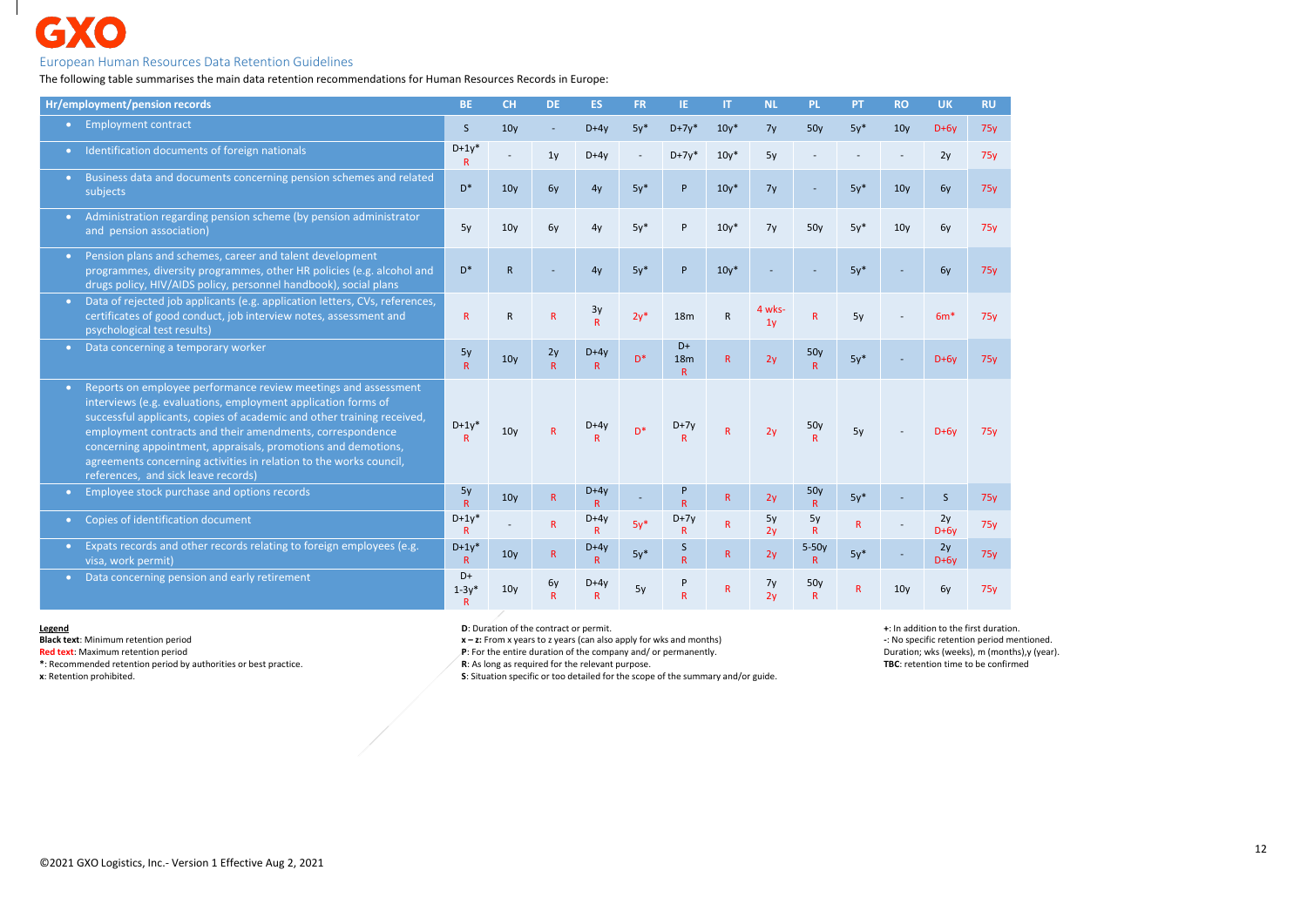#### <span id="page-12-0"></span>European Medical and Safety Data Retention Guidelines

The following table summarises the main data retention recommendations for Medical and Safety Records in Europe:

| <b>Medical/safety records</b>                                                                                                                                                                | <b>BE</b>                 | <b>CH</b>                | <b>DE</b>               | <b>ES</b>       | <b>FR</b>                 | IE.              | IT      | <b>NL</b>            | <b>PL</b>           | <b>PT</b>       | <b>RO</b>       | <b>UK</b>                              | <b>RU</b>  |
|----------------------------------------------------------------------------------------------------------------------------------------------------------------------------------------------|---------------------------|--------------------------|-------------------------|-----------------|---------------------------|------------------|---------|----------------------|---------------------|-----------------|-----------------|----------------------------------------|------------|
| • Medical (occupational health & safety company doctor) files; medical<br>documents in cases of a medical treatment contract                                                                 | $15 -$<br>40y             | 10 <sub>y</sub>          | 10 <sub>V</sub>         | $P+5V R$        | $\boldsymbol{\mathsf{x}}$ | $D+7y$<br>$40y*$ | D       | 15y                  | $20 -$<br>50y       | 40y             | D               | $\mathsf S$<br>$\overline{\mathsf{R}}$ | <b>TBC</b> |
| Floor plans and directions<br>$\bullet$                                                                                                                                                      |                           | 5y                       |                         | $R+5V$ R        | 5y                        | 7y               | $10y*$  | R                    | 2y                  | 40 <sub>V</sub> | 50y             | S.                                     | <b>TBC</b> |
| Work-related medical examinations related to hazardous substances<br>$\bullet$ .                                                                                                             | $30 -$<br>40 <sub>V</sub> | 10 <sub>V</sub>          | 40 <sub>V</sub>         | $P+5y R$        | $\mathsf{x}$              | $40y-P$          | $D+10y$ | 40 <sub>y</sub>      | 50y                 | 40 <sub>V</sub> | 40y             | 40 <sub>V</sub>                        | <b>TBC</b> |
| List of employees who have worked under dangerous conditions or<br>$\bullet$ .<br>whose health has otherwise been under threat                                                               |                           |                          |                         | $P+5V$ R        | P*                        | S.               | $D+10y$ | 40 <sub>V</sub>      | 40y                 | 40 <sub>V</sub> | 40y             | $5-40y$                                | <b>TBC</b> |
| Register of employees who work with 3rd and 4th category biological<br>agents                                                                                                                | $10 -$<br>30y             | 10 <sub>V</sub>          | D 10 <sub>v</sub>       | $10-40v$        | 10 <sub>V</sub>           | $10 -$<br>40y    | $D+10y$ | 10 <sub>y</sub>      | 10 <sub>y</sub>     | 40 <sub>V</sub> | 40y             | 40 <sub>V</sub>                        | <b>TBC</b> |
| Lists/register of employees who have been eGXOsed to asbestos dust                                                                                                                           | 40y                       | $\overline{\phantom{a}}$ | 40v                     | 40v             | $P*$                      | $40y-P$          | 40v     | 40 <sub>V</sub>      | 40y                 | 40 <sub>V</sub> | 40v             | 40 <sub>V</sub>                        | <b>TBC</b> |
| Administration concerning measurements of radioactive substances<br>$\bullet$ .                                                                                                              | 5y                        | 2y                       | 30 <sub>y</sub>         | 20y             | $P*$                      | S.               | $D+10y$ |                      | $3-5y$              | 40 <sub>V</sub> | 10 <sub>V</sub> | S                                      | <b>TBC</b> |
| <b>Records of radiation</b><br>$\bullet$                                                                                                                                                     | 30 <sub>V</sub>           | 2y                       | 30y<br>100y             | 30 <sub>y</sub> | $\mathsf{P}^*$            | $5y-P$           | $10y*$  | 5y                   | 30y<br>$\varsigma$  | 40 <sub>V</sub> | 10 <sub>V</sub> | S                                      | <b>TBC</b> |
| Medical records of employees who have possibly been eGXOsed<br>$\bullet$<br>toionizing radiation                                                                                             |                           | 10 <sub>y</sub>          | 30y<br>100 <sub>V</sub> | 30 <sub>V</sub> | $P*$                      | S                | 30y     | 30 <sub>y</sub>      | 30y<br>$\mathsf{S}$ | 40 <sub>V</sub> | 40 <sub>V</sub> | $5-40y$                                | <b>TBC</b> |
| Registration of work and rest periods (in appropriate format)                                                                                                                                | R                         | $2-3y$                   | 2v                      | $D+4vR$         | 3v                        | $3 - 7y^*$       | R.      | 1 <sub>y</sub><br>2y | 3y<br>D             | 5y              | $\mathsf{R}$    | $2-3y$<br>$\mathsf{R}$                 | <b>TBC</b> |
| Necessary data for emergency medical care, individual reintegration<br>$\bullet$<br>plans, individual treatment agreements, degree of incapacity for work,<br>required workplace adaptations |                           | $\mathsf{R}$             | R                       | $D+4vF$         | 3y<br>$D^*$               | $D+7y-$<br>R     | Þ       | $\overline{R}$       | $20 -$<br>50y       | 40 <sub>V</sub> | $\mathsf{R}$    | $D+6v$                                 | <b>TBC</b> |

#### <span id="page-12-1"></span>European Marketing Records Data Retention Guidelines

The following table summarises the main data retention recommendations for Marketing Records in Europe:

| <b>Marketing records</b> |                                                                                                                                                                                                                                                                                                                      |  | FS |        |   | NL |                            | <b>RO</b> | <b>RU</b> |
|--------------------------|----------------------------------------------------------------------------------------------------------------------------------------------------------------------------------------------------------------------------------------------------------------------------------------------------------------------|--|----|--------|---|----|----------------------------|-----------|-----------|
|                          | $\bullet$ The use of automatic call systems without operator intervention and $'$<br>electronic messages for the sending of unrequested communications<br>for commercial, non-commercial or charitable purposes is allowed,<br>provided the sender can demonstrate that prior consent was given by<br>the subscriber |  |    | $3v-D$ | R |    | $24m*$<br>30m <sup>*</sup> | n         | 5v        |

#### **Legend**

**Black text**: Minimum retention period

**Red text**: Maximum retention period

**\***: Recommended retention period by authorities or best practice.

**x**: Retention prohibited.

**D**: Duration of the contract or permit.

**x – z:** From x years to z years (can also apply for wks and months)

**P**: For the entire duration of the company and/ or permanently.

**R**: As long as required for the relevant purpose.

**S**: Situation specific or too detailed for the scope of the summary and/or guide.

**+**: In addition to the first duration. **-**: No specific retention period mentioned. Duration; wks (weeks), m (months),y (year). **TBC**: retention time to be confirmed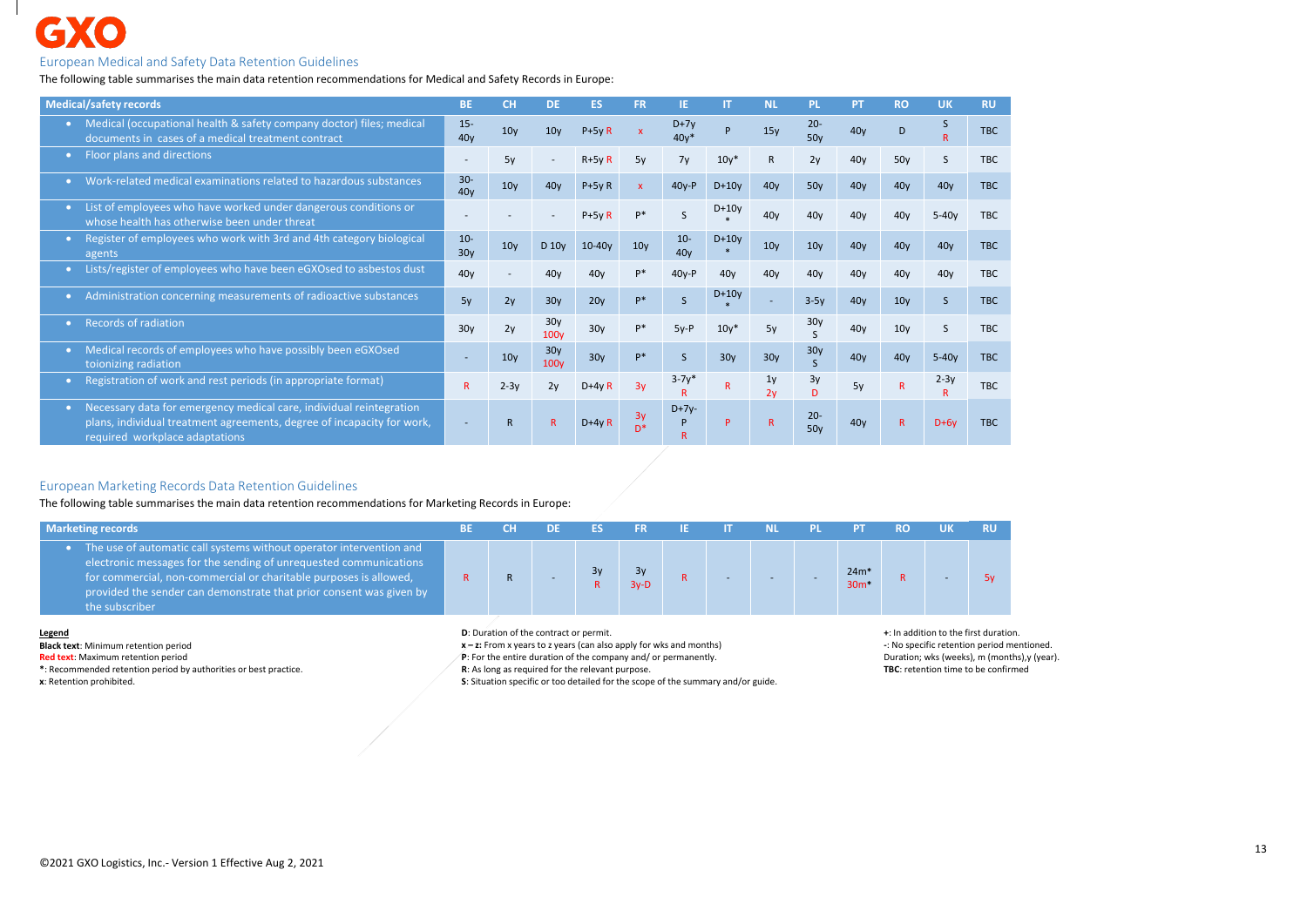| ่เป |  |
|-----|--|
| 5y  |  |
|     |  |
| 5у  |  |
| 5у  |  |
| 5y  |  |

#### <span id="page-13-0"></span>European Purchasing Records Data Retention Guidelines

The following table summarises the main data retention recommendations for Purchasing Records in Europe :

#### <span id="page-13-1"></span>European Legal, Contracts and Agreements Data Retention Guidelines

The following table summarises the main data retention recommendations for Legal Records in Europe:

| <b>Purchasing records</b>                                                                                                                                                                           | <b>BE</b> | CH              | DE      | <b>ES</b> | <b>FR</b>       | IE.                      | Ш               | Νl | -PL                | PТ       | -RO             | UK     | <b>RU</b> |
|-----------------------------------------------------------------------------------------------------------------------------------------------------------------------------------------------------|-----------|-----------------|---------|-----------|-----------------|--------------------------|-----------------|----|--------------------|----------|-----------------|--------|-----------|
| An organisation is obliged to record all delivery of goods or services, all<br>intra-European Community acquisitions, all import and eGXOrt, and all<br>other information relevant for VAT purposes | 7γ.       | 10 <sub>y</sub> | $6-10v$ | 15v       | 10 <sub>V</sub> | 6y                       | 10 <sub>y</sub> | 7у | 5γ                 | $10-12y$ | 10v             | $3-6v$ | 5v        |
| General ledger, accounts receivable department, accounts payable<br>department, (procurement and) sales administration, inventory records                                                           | $7-10v$   | 10 <sub>V</sub> | $6-10v$ | 6y        | 10 <sub>V</sub> | $\overline{\phantom{0}}$ | 10 <sub>y</sub> | 7y | 5٧                 | $10-12v$ | 10 <sub>V</sub> | $5-6v$ | 5y        |
| Procurement records                                                                                                                                                                                 | $7-10v$   | 10 <sub>y</sub> | $6-10y$ | 6y        | 10 <sub>V</sub> | $\overline{a}$           | 10 <sub>y</sub> | 7y | 5y                 | $10-12y$ | 10 <sub>V</sub> |        | 5y        |
| Debtors and creditors records                                                                                                                                                                       |           | 10 <sub>y</sub> | $6-10v$ | 6у        | D               | R.                       | $\mathsf{R}$    | 2v | 5y                 | $10-12y$ | $5-10y$         | R      | 5v        |
| <b>Customers and suppliers records</b>                                                                                                                                                              |           | $\mathsf{R}$    | $6-10y$ | 6v        | $D+3v^*$        | R.                       | R               | 2y | 5y<br>$\mathsf{R}$ | 7y       | $5-10y$         | R.     | 5v        |

**Legend**

**Black text**: Minimum retention period

|           | <b>Legal Files/contracts &amp; Agreements</b>                                                                                           | <b>BE</b> | <b>CH</b>       | <b>DE</b>                | <b>ES</b> | <b>FR</b> | IE.   | -IT                      | <b>NL</b>                | <b>PL</b>         | <b>PT</b>         | <b>RO</b>       | <b>UK</b> | <b>RU</b> |
|-----------|-----------------------------------------------------------------------------------------------------------------------------------------|-----------|-----------------|--------------------------|-----------|-----------|-------|--------------------------|--------------------------|-------------------|-------------------|-----------------|-----------|-----------|
|           | Intellectual property records                                                                                                           | $D^*$     | $\mathsf{R}$    | $\overline{\phantom{0}}$ | $P^*$     | 5y        | $P*$  | $\overline{\phantom{0}}$ | $\overline{\phantom{a}}$ | $3 - 10y^*$       | $D + R$           | 10 <sub>y</sub> | $D+6y*$   | 5y        |
|           | Contracts, agreements and other arrangements                                                                                            | $D^*+R$   | 10 <sub>y</sub> | $\overline{\phantom{a}}$ | $D+15v$   | $5y + D$  | 7-13y | 10 <sub>V</sub>          | 7y                       | $D+3-10y*$        | $D+R-$<br>$10v^*$ | 10y             | $D+6y*$   | 5v        |
| $\bullet$ | Permits, licences, certificates                                                                                                         | $D^*+R$   | $\mathsf{R}$    | $\sim$                   | $D+6v$    | 5y        |       | 10 <sub>V</sub>          | 7y                       | $D+3-10y*$        | $D + R$           | 10 <sub>y</sub> |           | 5y        |
|           | Confidentiality and non-competition agreements (if a penalty is<br>attached to the non-competition or confidentiality clause)           | $D^*+R$   | 10 <sub>V</sub> | $\overline{\phantom{a}}$ | $D+15v$   | $5y + D$  | 7y    |                          | $10y$ $20y^*$            | 50y/<br>$D+3-10y$ | $D + R$           | 10 <sub>V</sub> | $D+6y*$   | 5v        |
|           | Legal files concerning provision of services (e.g. by lawyers,<br>accountants, notaries, architects, brokers, veterinary surgeons, etc) | $D^*+R$   | S               | $5-10y$                  | 15v       | 5y        | 6y    | 10 <sub>y</sub>          | 5y                       | 2y                | $D+R$             | 10y             | $D+6y^*$  | 5y        |

**Red text**: Maximum retention period

**\***: Recommended retention period by authorities or best practice.

**x**: Retention prohibited.

**D**: Duration of the contract or permit.

**x** – **z**: From x years to z years (can also apply for wks and months)

**P:** For the entire duration of the company and/ or permanently.

**R**: As long as required for the relevant purpose.

**S**: Situation specific or too detailed for the scope of the summary and/or guide.

**+**: In addition to the first duration. **-**: No specific retention period mentioned. Duration; wks (weeks), m (months),y (year). **TBC**: retention time to be confirmed